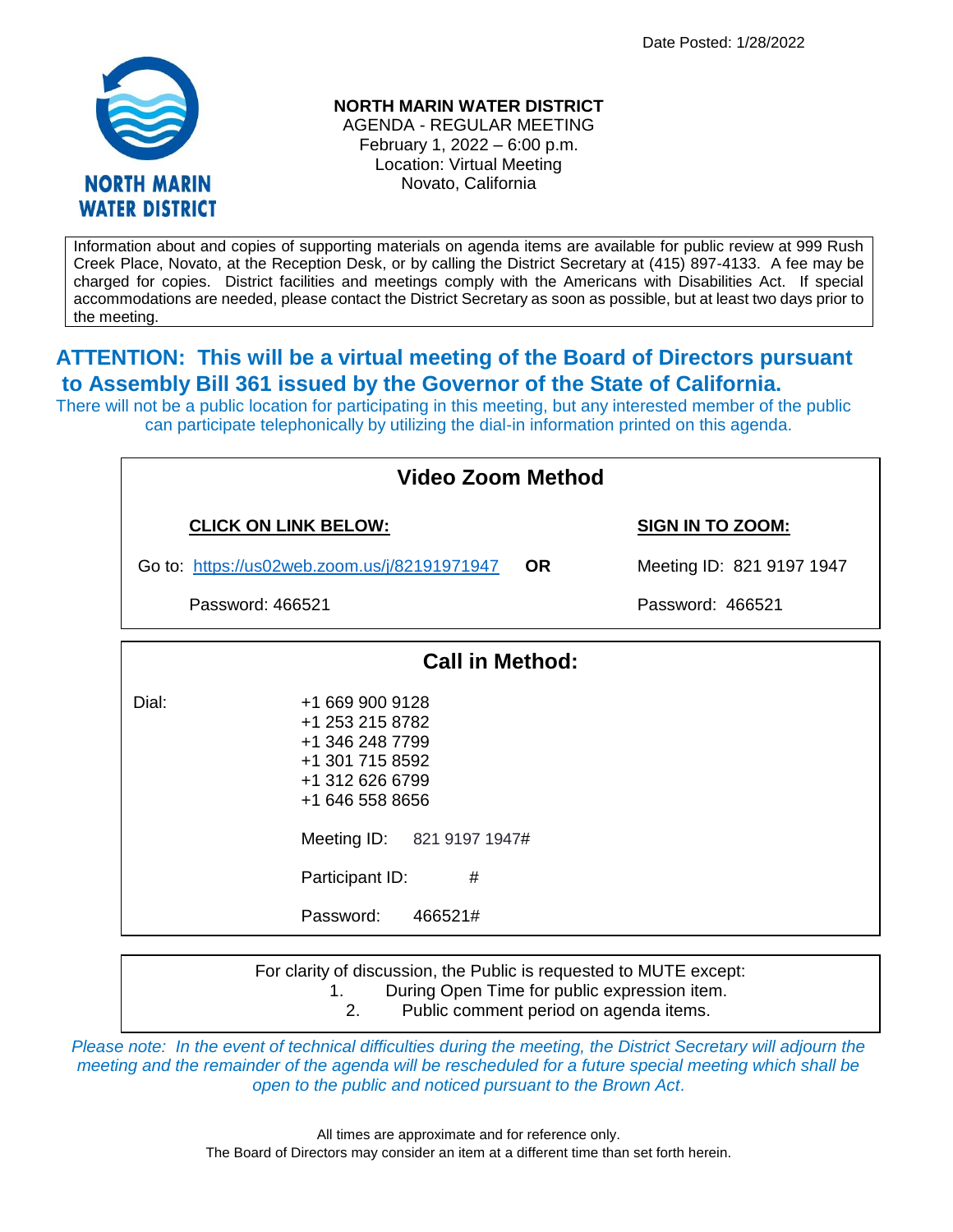| Est.<br><b>Time</b> | Item | <b>Subject</b>                                                                                                                                                                                                                                                                                                                                                                                                                                                                                                                                                                                       |  |  |
|---------------------|------|------------------------------------------------------------------------------------------------------------------------------------------------------------------------------------------------------------------------------------------------------------------------------------------------------------------------------------------------------------------------------------------------------------------------------------------------------------------------------------------------------------------------------------------------------------------------------------------------------|--|--|
| 6:00 p.m.           |      | <b>CALL TO ORDER</b>                                                                                                                                                                                                                                                                                                                                                                                                                                                                                                                                                                                 |  |  |
|                     | 1.   | <b>APPROVE MINUTES FROM REGULAR MEETING, January 18, 2022</b>                                                                                                                                                                                                                                                                                                                                                                                                                                                                                                                                        |  |  |
|                     | 2.   | <b>GENERAL MANAGER'S REPORT</b>                                                                                                                                                                                                                                                                                                                                                                                                                                                                                                                                                                      |  |  |
|                     | 3.   | <b>OPEN TIME:</b> (Please observe a three-minute time limit)                                                                                                                                                                                                                                                                                                                                                                                                                                                                                                                                         |  |  |
|                     |      | This section of the agenda is provided so that the public may express comments on any issues not listed<br>on the agenda that are of interest to the public and within the jurisdiction of the North Marin Water<br>District. When comments are made about matters not on the agenda, Board members can ask<br>questions for clarification, respond to statements or questions from members of the public, refer a<br>matter to staff, or direct staff to place a matter of business on a future agenda. The public may also<br>express comments on agenda items at the time of Board consideration. |  |  |
|                     | 4.   | <b>STAFF/DIRECTORS REPORTS</b>                                                                                                                                                                                                                                                                                                                                                                                                                                                                                                                                                                       |  |  |
|                     | 5.   | <b>QUARTERLY FINANCIAL STATEMENT</b>                                                                                                                                                                                                                                                                                                                                                                                                                                                                                                                                                                 |  |  |
|                     |      | <b>CONSENT CALENDAR</b>                                                                                                                                                                                                                                                                                                                                                                                                                                                                                                                                                                              |  |  |
|                     |      | The General Manager has reviewed the following items. To his knowledge, there is no opposition to the<br>action. The items can be acted on in one consolidated motion as recommended or may be removed<br>from the Consent Calendar and separately considered at the request of any person.                                                                                                                                                                                                                                                                                                          |  |  |
|                     | 6.   | <b>Consent-Approve:</b> Authorize Signatories on District Accounts                                                                                                                                                                                                                                                                                                                                                                                                                                                                                                                                   |  |  |
|                     | 7.   | <b>Consent-Approve:</b> West Marin 2021 Dry Year Water Conditions Report                                                                                                                                                                                                                                                                                                                                                                                                                                                                                                                             |  |  |
|                     | 8.   | <b>Consent-Approve: Proposed FY22/23 Budget Review Schedule</b>                                                                                                                                                                                                                                                                                                                                                                                                                                                                                                                                      |  |  |
|                     | 9.   | <b>Consent-Approve:</b> Proposed FY 22/23 Rate Hearing Schedule                                                                                                                                                                                                                                                                                                                                                                                                                                                                                                                                      |  |  |
|                     |      | <b>ACTION CALENDAR</b>                                                                                                                                                                                                                                                                                                                                                                                                                                                                                                                                                                               |  |  |
|                     | 10.  | Approve: Gallagher Well No. 2 Well Installation -Award Construction Contract to Maggiora<br>Bros. Drilling, Inc.                                                                                                                                                                                                                                                                                                                                                                                                                                                                                     |  |  |
|                     | 11.  | <b>Approve:</b> Resolution 22-XX moving from Stage 2 to Stage 1 of the West Marin Water<br>Shortage Contingency Plan, discontinuing the drought surcharge, and amending<br>Emergency Water Conservation Ordinance No. 39 for the West Marin Service Area<br>Resolution.                                                                                                                                                                                                                                                                                                                              |  |  |
|                     | 12.  | <b>Approve:</b> Extension of Supplemental Paid Sick Leave for COVID-19 Related Reasons                                                                                                                                                                                                                                                                                                                                                                                                                                                                                                               |  |  |
|                     |      | <b>INFORMATION ITEMS</b>                                                                                                                                                                                                                                                                                                                                                                                                                                                                                                                                                                             |  |  |
|                     | 13.  | NMWD Administration and Laboratory Upgrade Project Update                                                                                                                                                                                                                                                                                                                                                                                                                                                                                                                                            |  |  |
|                     | 14.  | NBWRA Meeting - November 29, 2021                                                                                                                                                                                                                                                                                                                                                                                                                                                                                                                                                                    |  |  |
|                     | 15.  | <b>MISCELLANEOUS</b><br>Disbursements - Dated January 20, 2022<br>Disbursements - Dated January 27, 2022<br>Information - FY21 2ND Quarter Labor Cost Report<br>NOAA Three-Month Outlook Temperature and Precipitation Probability- January 20, 2022                                                                                                                                                                                                                                                                                                                                                 |  |  |
|                     |      | <b>News Articles:</b><br>Marin IJ - Editorial - District must carefully ease water rules                                                                                                                                                                                                                                                                                                                                                                                                                                                                                                             |  |  |

Marin IJ – Marin water officials lift drought limits, penalties

Marin IJ – Novato reviews new election district maps – FOUR PROPOSALS